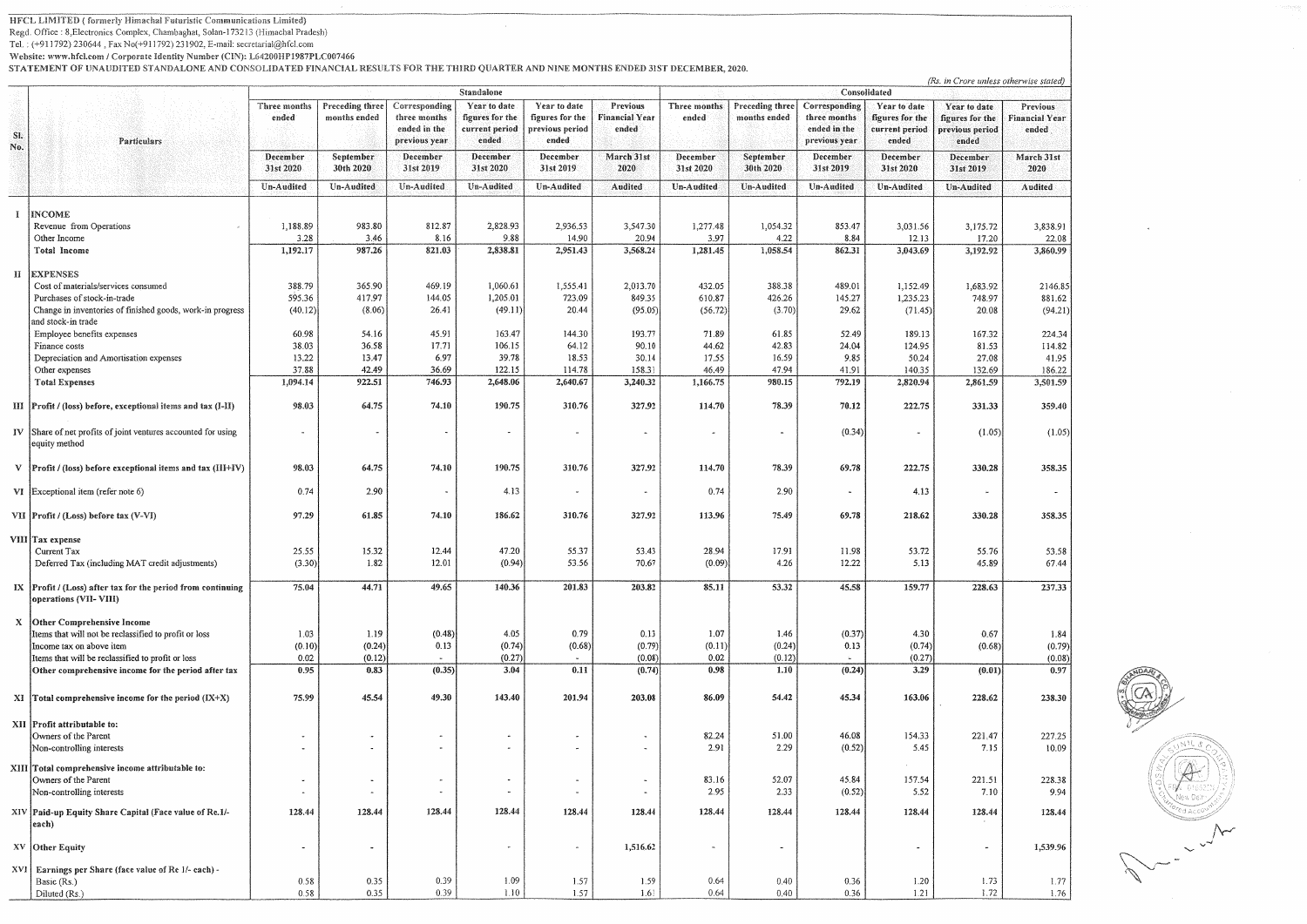Unaudited Standalone and Consolidated segment wise revenue, results, assets and liabilities for the third quarter and nine months ended 31st December, 2020.

| SI.          | Particulars                                                                 | Stadalone             |                                 |                                                                |                                                            |                                                             |                                            |                              | (Rs. in Crore u<br>Consolidated |                                                                |                                                             |                                                   |  |  |
|--------------|-----------------------------------------------------------------------------|-----------------------|---------------------------------|----------------------------------------------------------------|------------------------------------------------------------|-------------------------------------------------------------|--------------------------------------------|------------------------------|---------------------------------|----------------------------------------------------------------|-------------------------------------------------------------|---------------------------------------------------|--|--|
| Ýо.          |                                                                             | Three months<br>ended | Preceding three<br>months ended | Corresponding<br>three months<br>ended in the<br>previous year | Year to date<br>figures for the<br>current period<br>ended | Year to date<br>figures for the<br>previous period<br>ended | Previous<br><b>Financial Year</b><br>ended | Three months<br>ended        | Preceding three<br>months ended | Corresponding<br>three months<br>ended in the<br>previous year | Year to date:<br>figures for the<br>current period<br>ended | Year to di<br>figures for<br>previous pe<br>ended |  |  |
|              |                                                                             | December<br>31st 2020 | September<br>30th 2020          | December<br>31st 2019                                          | December<br>31st 2020                                      | December<br>31st 2019                                       | March 31st<br>2020                         | <b>December</b><br>31st 2020 | September<br>30th 2020          | December<br>31st 2019                                          | December<br>31st 2020                                       | Decembe<br>31st 201                               |  |  |
|              |                                                                             | Un-Audited            | Un-Audited                      | Un-Audited                                                     | <b>Un-Audited</b>                                          | Un-Audited                                                  | <b>Audited</b>                             | Un-Audited                   | <b>Un-Audited</b>               | Un-Audited                                                     | Un-Audited                                                  | Un-Audit                                          |  |  |
| $\mathbf{I}$ | <b>Segment Revenue</b>                                                      |                       |                                 |                                                                |                                                            |                                                             |                                            |                              |                                 |                                                                |                                                             |                                                   |  |  |
|              | a. Telecom Products                                                         | 245.07                | 208.58                          | 80.64                                                          | 615.66                                                     | 428.08                                                      | 557.20                                     | 333.37                       | 278.86                          | 120.97                                                         | 817.64                                                      | 66                                                |  |  |
|              | b. Turnkey Contracts and Services                                           | 943.82                | 775.22                          | 732.23                                                         | 2,213.27                                                   | 2,508.45                                                    | 2,990.10                                   | 944.11                       | 775.46                          | 732.50                                                         | 2,213.92                                                    | 2,50                                              |  |  |
|              | c. Others                                                                   |                       |                                 |                                                                |                                                            |                                                             |                                            |                              | $\sim$                          | <b>*</b>                                                       |                                                             |                                                   |  |  |
|              | <b>Revenue from Operations</b>                                              | 1,188.89              | 983.80                          | 812.87                                                         | 2,828.93                                                   | 2,936.53                                                    | 3,547.30                                   | 1,277.48                     | 1,054.32                        | 853.47                                                         | 3,031.56                                                    | 3,17                                              |  |  |
| $\mathbf{2}$ | Segment Results Profit /(Loss) before tax and interest<br>from each segment |                       |                                 |                                                                |                                                            |                                                             |                                            |                              |                                 |                                                                |                                                             |                                                   |  |  |
|              | a. Telecom Products                                                         | 30.76                 | 11.83                           | 6.03                                                           | 45.84                                                      | 60.67                                                       | 73.29                                      | 57.92                        | 32.48                           | 10.42                                                          | 99.14                                                       | 9                                                 |  |  |
|              | b. Turnkey Contracts and Services                                           | 104.59                | 86.24                           | 77.62                                                          | 244.12                                                     | 300.89                                                      | 328.40                                     | 101.65                       | 86.43                           | 75.86                                                          | 244.32                                                      | 30                                                |  |  |
|              | c. Others                                                                   |                       |                                 |                                                                |                                                            |                                                             |                                            | (0.94)                       | (0.94)                          | (0.31)                                                         | (2.67)                                                      |                                                   |  |  |
|              | Total                                                                       | 135.35                | 98.07                           | 83.65                                                          | 289.96                                                     | 361.56                                                      | 401.69                                     | 158.63                       | 117.97                          | 85.97                                                          | 340.79                                                      | 39                                                |  |  |
|              | Less: i. Interest                                                           | 38.03                 | 36.58                           | 17.71                                                          | 106.15                                                     | 64.12                                                       | 90.10                                      | 44.62                        | 42.83                           | 24.04                                                          | 124.95                                                      | 8                                                 |  |  |
|              | ii. Other un-allocable expenditure net off                                  | 3.30                  | 2.50                            | 0.01                                                           | 6.32                                                       | 1.45                                                        | 1.54                                       | 3.29                         | 2.51                            | 0.35                                                           | 6.32                                                        |                                                   |  |  |
|              | iii Un-allocable income                                                     | (3.27)                | (2.86)                          | (8.17)                                                         | (9.13)                                                     | (14.77)                                                     | (17.87)                                    | (3.24)                       | (2.86)                          | (8.20)                                                         | (9.10)                                                      | $\mathcal{L}$                                     |  |  |
|              | <b>Total Profit before Tax</b>                                              | 97.29                 | 61.85                           | 74.10                                                          | 186.62                                                     | 310.76                                                      | 327.92                                     | 113.96                       | 75.49                           | 69.78                                                          | 218.62                                                      | 33                                                |  |  |
| 3            | <b>Segment Assets</b>                                                       |                       |                                 |                                                                |                                                            |                                                             |                                            |                              |                                 |                                                                |                                                             |                                                   |  |  |
|              | a. Telecom Products                                                         | 1,032.60              | 927.22                          | 856.87                                                         | 1,032.60                                                   | 856.87                                                      | 1,022.58                                   | 1,242.00                     | 1,100.14                        | 1,031.39                                                       | 1,242.00<br>3,217.66                                        | 1,03<br>2,32                                      |  |  |
|              | b. Turnkey Contracts and Services                                           | 3,207.40              | 2,585.79                        | 2,311.99                                                       | 3,207.40                                                   | 2,311.99                                                    | 2,115.76                                   | 3,217.66                     | 2,595.36                        | 2,324.23                                                       |                                                             |                                                   |  |  |
|              | c. Others                                                                   |                       |                                 |                                                                |                                                            |                                                             |                                            | (0.12)                       | 0.34                            | 3.58                                                           | (0.12)<br>553.67                                            | 50                                                |  |  |
|              | d. Un-allocated                                                             | 553.68                | 520.85                          | 503.34                                                         | 553.68                                                     | 503.34                                                      | 495.59                                     | 553.67                       | 520.85                          | 503.34                                                         |                                                             |                                                   |  |  |
|              | Total                                                                       | 4,793.68              | 4,033.86                        | 3,672.20                                                       | 4,793.68                                                   | 3,672.20                                                    | 3,633.93                                   | 5,013.21                     | 4,216.69                        | 3,862.54                                                       | 5,013.21                                                    | 3,86                                              |  |  |
| 4            | <b>Segment Liabilities</b>                                                  |                       |                                 |                                                                |                                                            |                                                             |                                            |                              |                                 |                                                                |                                                             |                                                   |  |  |
|              | a. Telecom Products                                                         | 547.71                | 426.00                          | 247.09                                                         | 547.71                                                     | 247.09                                                      | 367.09                                     | 718.64                       | 572,14                          | 412.93                                                         | 718.64                                                      | 41                                                |  |  |
|              | b. Turnkey Contracts and Services                                           | 1,760.05              | 1,232.59                        | 1,212.35                                                       | 1,760.05                                                   | 1,212.35                                                    | 1,082.49                                   | 1,763.86                     | 1,235.01                        | 1,217.73                                                       | 1,763.86                                                    | 1,21                                              |  |  |
|              | c. Others                                                                   |                       |                                 | $\sim$                                                         | $\sim$                                                     |                                                             |                                            | 1.77                         | 1.37                            | 2.12                                                           | 1.77                                                        |                                                   |  |  |
|              | d. Un-allocated                                                             | 694.35                | 660.84                          | 569.26                                                         | 694.35                                                     | 569.26                                                      | 539.29                                     | 694.35                       | 660.84                          | 569.26                                                         | 694.35                                                      | 56                                                |  |  |
|              | Total                                                                       | 3,002.11              | 2,319.43                        | 2,028.70                                                       | 3,002.11                                                   | 2,028.70                                                    | 1,988.87                                   | 3,178.62                     | 2,469.36                        | 2,202.04                                                       | 3,178.62                                                    | 2,20                                              |  |  |

Notes:

1. The above Un-Audited Standalone & Consolidated Financial Results of the Company for the third quarter and nine months ended 31st December, 2020 have been reviewed and recommended by the Audit Committee and approved by t respective meetings held on 14th January, 2021.

2. The above Results are in compliance with the Indian Accounting Standards (Ind-AS) as prescribed under Section 133 of the Companies Act, 2013 read with the Companies (Indian Accounting Standards) Rules, 2015 as amended f

3. The Company has started commercial production of Optical Fiber Cables for Fiber to Home ("FTTH") w.e.f. 16th December, 2020 in its state-of-the-art manufacturing facility located at Hyderabad, Telangana.

4. The Company has taken into account the possible impacts of COVID-19 in preparation of the financial results, including but not limited to its assessment of liquidity and going concern assumption, recoverable values of i budgets in respect of fixed price contracts, impact on leases and impact on effectiveness of its hedging relationships. The Company has considered internal and certain external sources of information including reliable cre approval of the financial results and expects to recover the carrying amount of its assets. The impact of COVID-19 on the financial results may differ from that estimated as at the date of approval of the financial results

5. The Consolidated financial results for the third quarter and nine months ended 31st December, 2020 includes the results of the following entities:

a. HFCL Limited (Formerly Himachal Futuristic Communications Ltd). (HFCL) (Holding Company)

b. HTL Limited. (Subsidiary)

c. Moneta Finance Pvt. Limited (Wholly owned Subsidiary)

d. Polixel Security Systems Pvt. Limited (Wholly owned Subsidiary)

e. HFCL Advance Systems Pvt. Limited Wholly owned Subsidiary)

f. DragonWave HFCL India Pvt. Limited (Wholly owned Subsidiary)

g. Raddef Pvt. Limited (Subsidiary)

6. In view of the limited scale of operations at the Company's Solan (Himachal Pradesh) Facilites and as a step towards cost optimization, the Company, had decided to shift the Plant and Machinery of Solan Facilities and o Hyderabad. Further in order to ensure continuity of the job of the employees currently based at Solan, the Company also considered to offer the continued employment either at Hyderabad or at such other places where the pro introduced a Voluntary Retirement Scheme (VRS) to those employees who are finding it difficult to relocate to Hyderabad/other locations. Consequently, VRS compensation paid during the quarter amounting to Rs 0.74 crores (Y item

7. Earning per share is not annualised for the Quarter ended 31st December, 2020, Quarter ended 30th September. 2020, Quarter ended 31st December, 2019, nine months ended 31st December, 2020 and nine months ended 31st Dece

8. The figures of the previous periods have been re-grouped/re-arranged wherever considered necessary.

Place: New Delhi Date: 14th January, 2021

Cont. nless otherwise stated) late **Previous** the **Financial Year** finir: ended March 31st er 2020 ted Audited  $6.02$ 846.91 19.70 2,992.00  $\frac{1}{5.72}$ 3,838.91 7.52 130.73 12.84 329.64  $(0.85)$  $(2.51)$  $\frac{1}{19.51}$ 457.86  $31.53$ 114.82 2.50 2.59  $(4.80)$  $(17.90)$  $\frac{1}{80.28}$  $358.35$ 31.39 1,205.95 24.23 2,126.33 3.58  $1.11$ 03.34 495.59  $\frac{1}{52.54}$ 3,828.98 12.93 533.10 1,086.83 17.73 2.12 1.36 59.26 539.29  $\frac{1}{12.04}$ 2,160.58

By order of the Boar

 $-\sqrt{\lambda^{2}}$ 

(Mahendra Nahata) Managing Director DIN 00052898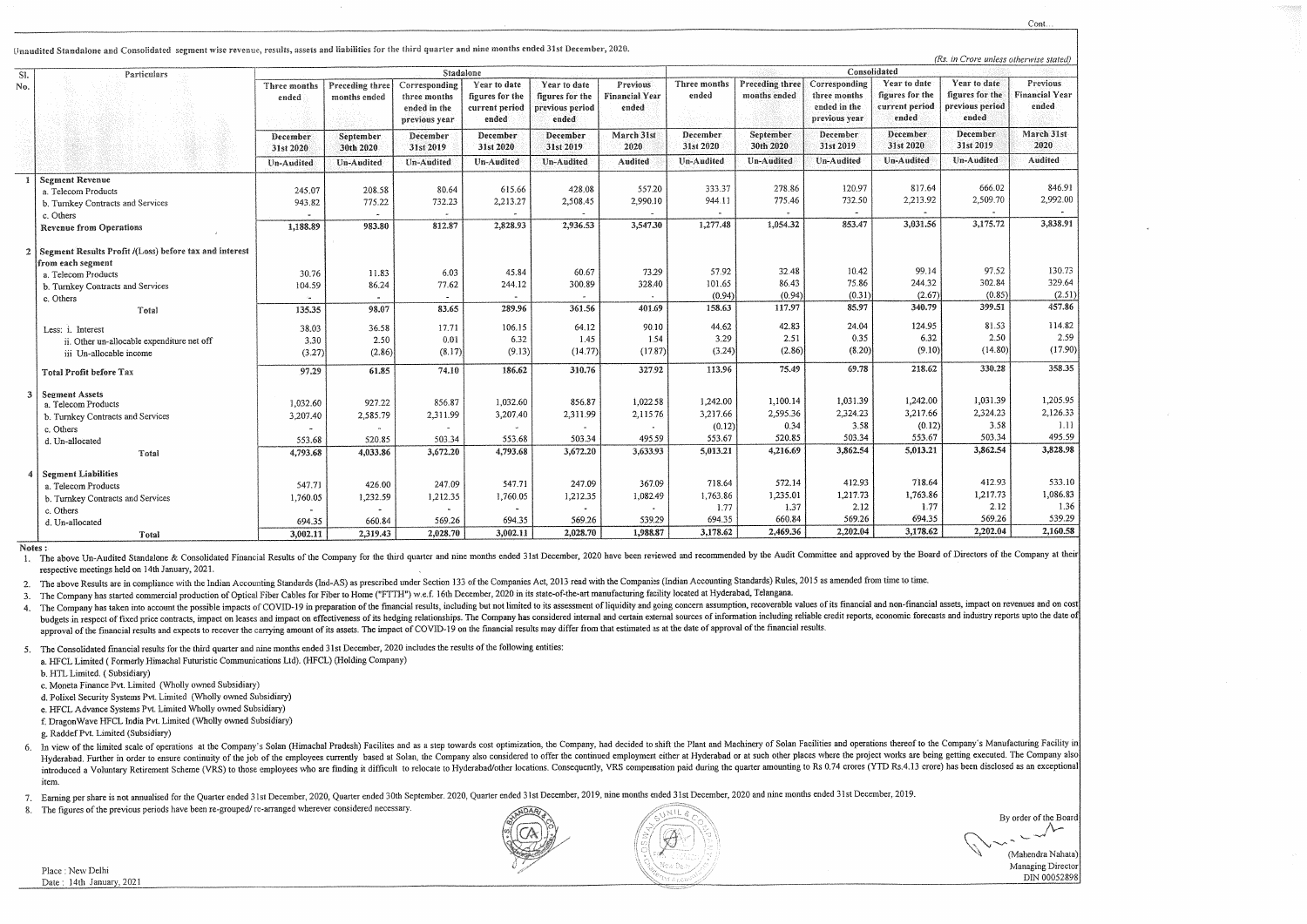**S. Bhandari & Co.**  *Chartered Accountants* P-7, Tilak Marg, C Scheme, Jaipur – 302 005

## **Independent Auditors' Review Report on Standalone Unaudited Quarterly Financial Results of the Company pursuant to the Regulation 33 of SEBI (Listing Obligations and Disclosure Requirements) Regulations, 2015 (as amended)**

#### **To the Board of Directors of HFCL Limited (Formerly Himachal Futuristic Communications Limited)**

We have reviewed the accompanying Statement of Unaudited Standalone Financial Results ('the Statement') of **HFCL Limited (Formerly Himachal Futuristic Communications Limited)** ('the Company') for the quarter ended December 31, 2020 and for the period from April 01, 2020 to December 31, 2020, being submitted by the Company pursuant to the requirements of Regulation 33 of the SEBI (Listing Obligations and Disclosure Requirements) Regulations, 2015, as amended ('Listing Regulations'), including relevant circulars issued by the SEBI from time to time. The Statement is the responsibility of the Company's Management and has been approved by the Company's Board of Directors. Our responsibility is to issue a report on the Statement based on our review of the Statement, which has been prepared in accordance with the recognition and measurement principles laid down in Indian Accounting Standard 34, Interim Financial Reporting ('lnd AS 34'), specified under Section 133 of the Companies Act, 2013 read with relevant rules issues thereunder, and other accounting principles generally accepted in India and in Compliance with regulation 33 of the Listing Regulations.

We conducted our review of the Statement in accordance with the Standard on Review Engagements (SRE) 2410 "Review of Interim Financial Information Performed by the Independent Auditor of the Entity", issued by the Institute of Chartered Accountants of India. A review of interim financial information consists of making inquiries, primarily of persons responsible for financial and accounting matters, and applying analytical and other review procedures. A review is substantially less in scope than an audit conducted in accordance with Standards on Auditing and consequently does not enable us to obtain assurance that we would become aware of all significant matters that might be identified in an audit. Accordingly, we do not express an audit opinion.

Based on our review conducted as above, nothing has come to our attention that causes us to believe that the accompanying statement of unaudited standalone financial results prepared in accordance with the recognition and measurement principles laid down in the applicable Indian accounting standards ('Ind AS') specified under Section 133 of the Companies Act, 2013, read with relevant rules issued there under and other recognised accounting practices and policies generally accepted in India, has not disclosed the information required to be disclosed in terms of Regulation 33 of the Listing Regulations including the manner in which it is to be disclosed, or that it contains any material misstatement.

### **For S. BHANDARI & CO.**

Chartered Accountants Firm Registration No. 000560C Prabhu Digitally signed by Prabhu Dayal Baid

Dayal Baid Date: 2021.01.14

**(P.D. Baid)** 16:57:45 +05'30'

Membership No. 072625

Partner



Place: Jaipur Date: 14.01.2021 **For OSWAL SUNIL & COMPANY** Chartered Accountants Firm Registration No. 016520N

SUNIL KUMAR Digitally signed by SUNIL BHANSALI Date: 2021.01.14 17:03:46 +05'30'

**(Sunil Bhansali)** Partner Membership No. 054645 **UDIN:** 21054645AAAAAF2704

Place: New Delhi Date: 14.01.2021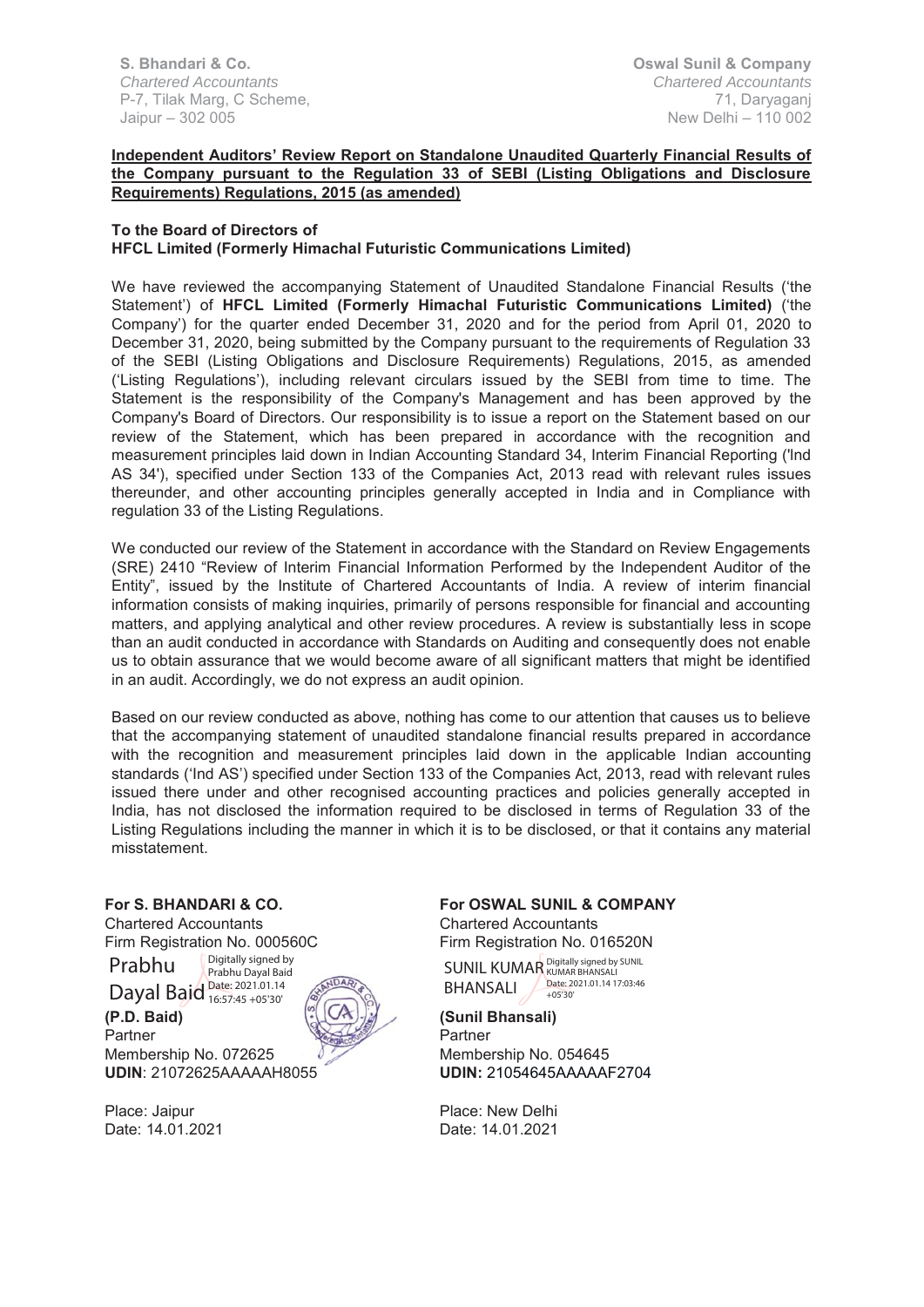**S. Bhandari & Co.**  *Chartered Accountants* P-7, Tilak Marg, C Scheme, Jaipur – 302 005

### **Independent Auditors' Review Report on Consolidated Unaudited Quarterly Financial Results of the Company pursuant to the Regulation 33 of SEBI (Listing Obligations and Disclosure Requirements) Regulations, 2015 (as amended)**

#### **To the Board of Directors of HFCL Limited (Formerly Himachal Futuristic Communications Limited)**

1. We have reviewed the accompanying Statement of Consolidated Unaudited Financial Results ("the Statement") of **HFCL Limited (Formerly Himachal Futuristic Communications Limited)** ("the Parent") and its subsidiaries (the Parent and its subsidiaries together referred to as "the Group"), for the quarter ended December 31, 2020 and for the period from April 01, 2020 to December 31, 2020, being submitted by the Parent pursuant to the requirement of Regulation 33 of the SEBI (Listing Obligations and Disclosure Requirements) Regulations, 2015, as amended ('the Listing Regulations').

2. This Statement, which is the responsibility of the Parent's Management and approved by the Parent's Board of Directors, has been prepared in accordance with the recognition and measurement principles laid down in Indian Accounting Standard 34 "Interim Financial Reporting" ("Ind AS 34"), prescribed under Section 133 of the Companies Act, 2013 read with relevant rules issued thereunder, and other accounting principles generally accepted in India and in compliance with regulation 33 of the Listing Regulations. Our responsibility is to issue a report on the Statement based on our review of the Statement.

3. We conducted our review of the Statement in accordance with the Standard on Review Engagements (SRE) 2410 "Review of Interim Financial Information Performed by the Independent Auditor of the Entity"*,* issued by the Institute of Chartered Accountants of India. A review of interim financial information consists of making inquiries, primarily of persons responsible for financial and accounting matters, and applying analytical and other review procedures. A review is substantially less in scope than an audit conducted in accordance with Standards on Auditing and consequently does not enable us to obtain assurance that we would become aware of all significant matters that might be identified in an audit. Accordingly, we do not express an audit opinion.

We also performed procedures in accordance with the circular issued by the SEBI under Regulation 33 (8) of the SEBI (Listing Obligations and Disclosure Requirements) Regulations, 2015, as amended, to the extent applicable.

4. The Statement includes the results of following Subsidiaries:

- i. HTL Ltd.,
- ii. Polixel Security Systems Pvt. Ltd.,
- iii. Raddef Private Limited,
- iv. Moneta Finance Pvt. Ltd.,
- v. HFCL Advance Systems Pvt. Ltd. and
- vi. Dragon Wave HFCL India Pvt. Ltd.

5. Based on our review conducted and procedures performed as stated in paragraph 3 above and based on the consideration of the review reports of the other auditors referred to in paragraph 6 and 7 below, nothing has come to our attention that causes us to believe that the accompanying Statement, prepared in accordance with the recognition and measurement principles laid down in the aforesaid Indian Accounting Standard and other accounting principles generally accepted in India, has not disclosed the information required to be disclosed in terms of Regulation 33 of the Listing Regulations, including the manner in which it is to be disclosed, or that it contains any material misstatement.

6. We did not review the interim financial information / financial results of two subsidiaries included in the consolidated unaudited financial results, whose interim financial information / financial results reflect total revenues of Rs. Nil and Rs. Nil Crore, total net profit/(loss) after tax of (Rs. 0.02 Crore)